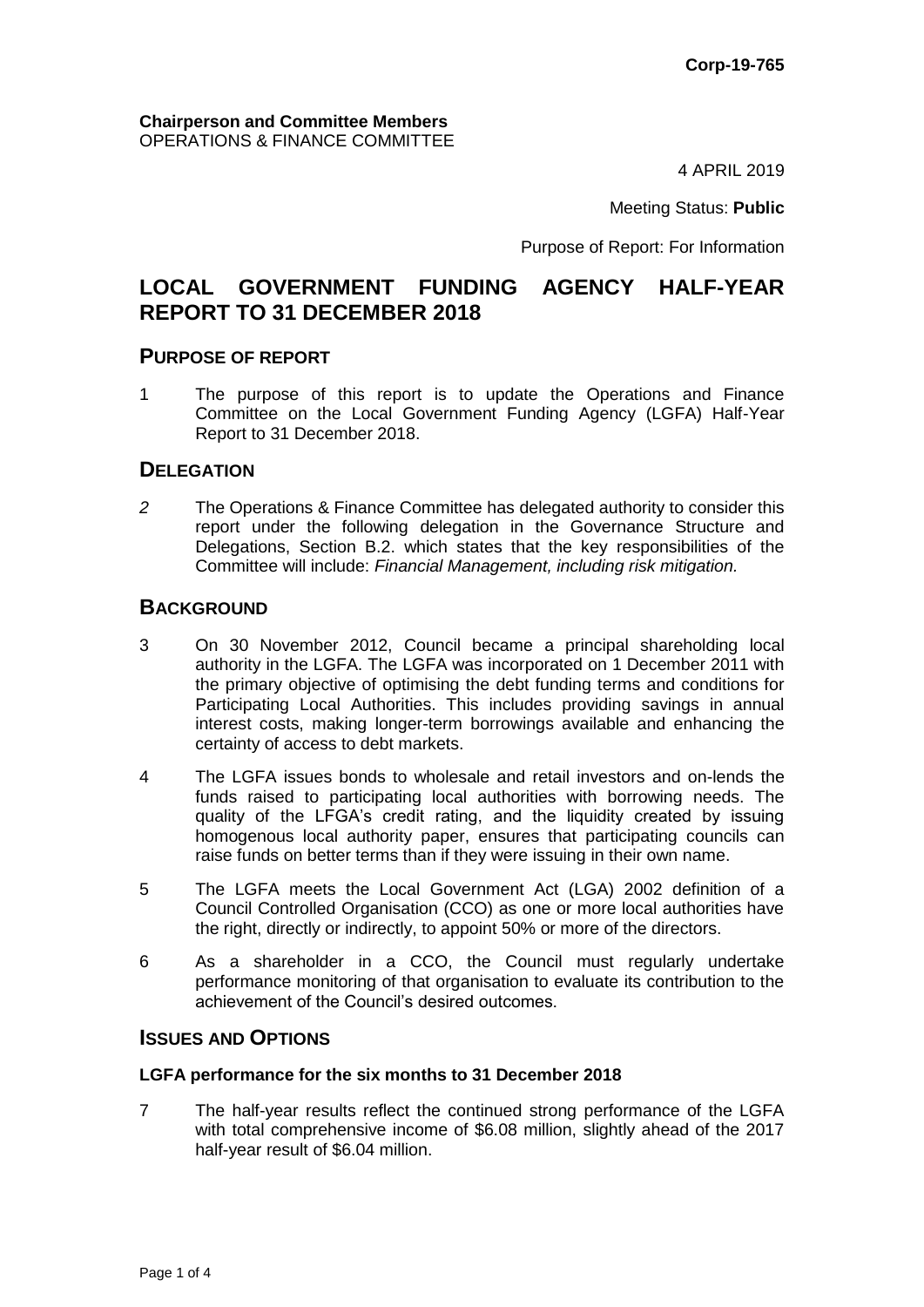- 8 In addition, the total face value of LGFA bonds outstanding increased from \$7.5 billion at 31 December 2017 to \$9.1 billion at 31 December 2018.
- 9 The LGFA continues in its stated objective of providing flexible lending terms with \$800 million of bespoke lending during the period and \$527 million of short-dated lending as at 31 December 2018. The bespoke lending represented 76% of total term lending to council members over that period.
- 10 In terms of achieving its primary objective of savings in annual interest costs for all participating local authorities, the LGFA estimates that as at 31 December 2018 it is providing savings to AA rated councils of between 2 and 17 basis points depending on the term of borrowing. The Kāpiti Coast District Council has a Standard and Poor's credit rating of A+, slightly lower than AA, suggesting a lower but comparable quantum of savings.
- 11 The Council's LGFA gross borrowings were \$222.5 million as at 31 December 2018. If we assume a conservative five basis points saving due to the Council's A+ credit rating, then this equates to annual savings in interest costs of at least \$111,250.
- 12 The table below shows that the LGFA is on track to achieve three of its four key performance measures (KPIs).

| <b>Current performance</b><br>targets |                                                                                                                                 | <b>Target</b>                                                                                 | 31 December<br><b>2018 YTD</b><br><b>Result</b>                                                                                        | <b>On Track</b>                                                                                                         |
|---------------------------------------|---------------------------------------------------------------------------------------------------------------------------------|-----------------------------------------------------------------------------------------------|----------------------------------------------------------------------------------------------------------------------------------------|-------------------------------------------------------------------------------------------------------------------------|
| $\mathbf{1}$                          | Average margin<br>above LGFA's cost<br>of funds charged<br>to the highest<br>rated participating<br>local authorities.          | Less than or<br>equal to<br>0.10%                                                             | 0.095%                                                                                                                                 | Yes                                                                                                                     |
| $\overline{2}$                        | Annualised<br>issuance and<br>operating<br>expenses<br>(excluding AIL)                                                          | Less than or<br>equal to<br>\$5.67 million                                                    | \$2.81 million                                                                                                                         | Yes                                                                                                                     |
| 3                                     | Lending to<br>participating<br>councils                                                                                         | Greater than<br>or equal to<br>\$8.105 billion                                                | \$9.268 billion                                                                                                                        | Yes                                                                                                                     |
| 4                                     | Savings on<br>borrowing costs for<br>councils relative to<br>other sources of<br>financing and<br>compared to<br>previous years | Improvement<br>since prior<br>year end<br>relative to<br>borrowing by<br>councils<br>directly | As at<br>30 June 2018<br>2019s 11bps<br>2021s 19bps<br>2025s 10bps<br>As at<br>31 Dec 2018<br>2019s 2bps<br>2021s 17bps<br>2025s 15bps | Not met $-$ the<br>lack of single<br>name issuance<br>by councils and<br>shortening of<br>comparable<br>maturity dates. |

13 The LGFA's credit rating was affirmed at AA+ by both Standard and Poor's and Fitch. The LGFA's membership also increased during the period to 61 councils.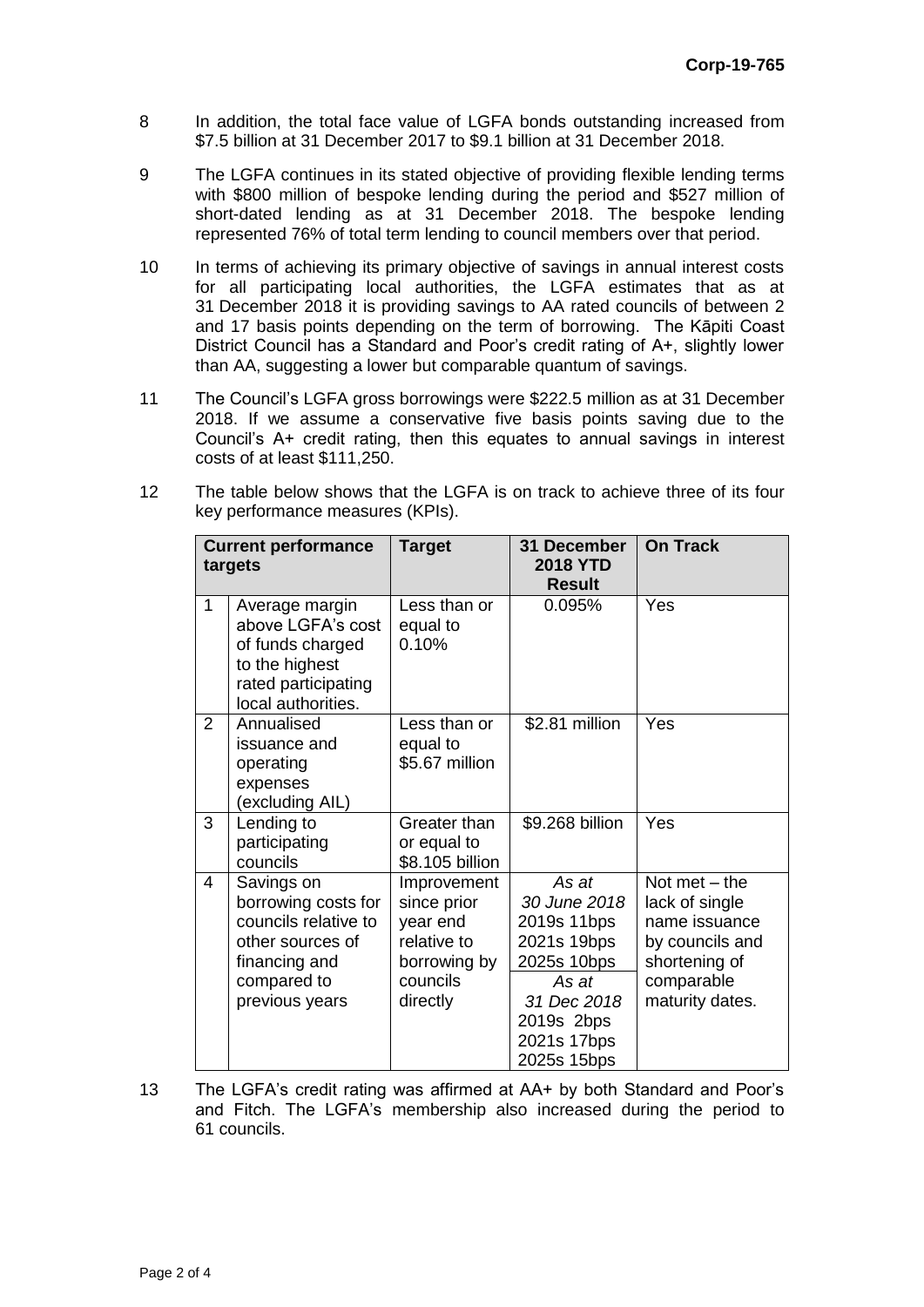- 14 There were no compliance breaches by the LGFA during the six months to 31 December 2018.
- 15 The full LGFA Half-Year Report to 31 December 2018 is attached as Appendix 1.

# **CONSIDERATIONS**

#### Policy considerations

16 In accordance with the LGA 2002, the Council must provide information on all of its CCOs in its Long Term Plan (LTP). Accordingly the 2018/38 LTP contains information on the LGFA, including key performance targets and other performance metrics.

# Legal considerations

17 There are no legal considerations arising from the matters in this report.

# Financial considerations

18 There are no financial considerations arising from this report.

#### Tāngata whenua considerations

19 There are no tāngata whenua considerations.

#### Strategic considerations

20 There are no strategic considerations arising from this report.

# **SIGNIFICANCE AND ENGAGEMENT**

# Significance policy

21 This matter has a low level degree of significance under the Council's Significance and Engagement Policy.

# Consultation already undertaken

22 There is no need to consult on the matters discussed in this report.

# Engagement planning

23 An engagement plan is not needed for this report to be considered.

# **Publicity**

24 There are no publicity considerations.